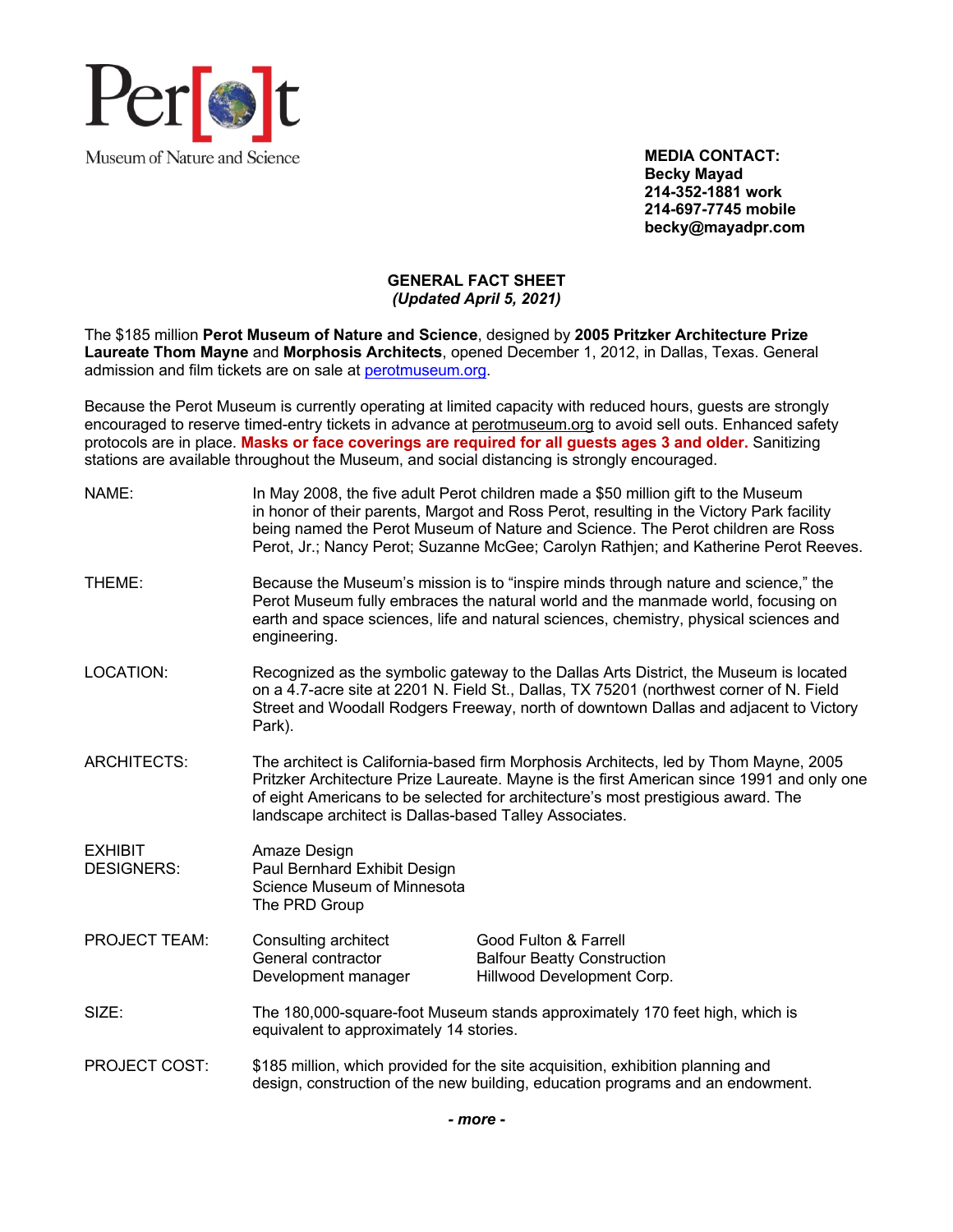## *About the Perot Museum of Nature and Science Page 2*

| <b>MUSEUM</b><br>LEADERSHIP:             | Eugene McDermott CEO: Linda Silver, Ed.D.<br>Chief financial officer: Anne Woods<br>Chief operating officer: Dave Humphries<br>Chief development officer: Katherine Stenesen<br>Chief Learning Officer: Jessica Chavez<br>Chief of Staff: Kraig Smith<br>Vice President of Human Resources: Art Ferrell<br>Chair, Perot Museum Board of Directors: Karen Katz                                                                                                                                                                                                                                                                                                                                                   |
|------------------------------------------|-----------------------------------------------------------------------------------------------------------------------------------------------------------------------------------------------------------------------------------------------------------------------------------------------------------------------------------------------------------------------------------------------------------------------------------------------------------------------------------------------------------------------------------------------------------------------------------------------------------------------------------------------------------------------------------------------------------------|
| <b>BUILDING AND SITE</b><br>DESCRIPTION: | • The landscape consists of an acre of rolling roofscape (covering the plinth) comprised<br>of rock shards and native drought-resistant grasses reflecting Texas's indigenous<br>landscape and demonstrates a living system that will evolve naturally over time.<br>A significant feature is the glass-enclosed escalator (dubbed $T$ . rexcalator for the $T$ .<br>rex greeting guests at the top) that dramatically extends outside the building.<br>A large plaza bordering a 1-acre Urban Forest is available for gatherings and<br>public events. It includes café tables, seating, free public Wi-Fi and the Nicole G.<br>Small Science Park with outdoor interactives such as musical instruments and a |
|                                          | cascading stream.<br>A full-height glass atrium, facing downtown Dallas and the Dallas Arts District, floods<br>the space with natural light and creates a dynamic circulation experience that includes                                                                                                                                                                                                                                                                                                                                                                                                                                                                                                         |

escalators, glass elevators and stairs. • The building itself is used as a teaching tool that provides "living" examples of engineering, sustainability and technology at work.

## MUSEUM FEATURES:

- § 11 permanent exhibit halls including the *Moody Family Children's Museum*
- Expansive glass-enclosed lobby and adjacent rooftop deck
- § Outdoor plaza, musical forest and playscape
- § State-of-the-art traveling exhibition gallery designed to host world-class exhibitions
- Education wing equipped with six Learning Labs
- § 297-seat multi-media cinema, *The Hoglund Foundation Theater,* boasting state-ofthe-art 4K digital projection, the most widely used technology for watching 3D films in theaters
- § Flexible-space auditorium
- Public Café and event catering managed by Wolfgang Puck
- § Museum Shop operated by Event Network, the premier museum store operator in the country

## AWARDS:

- **Michelin Green Guide Three-Star Destination**
- § **LEED Gold** certification from the U.S. Green Building Council (2016)
- § **Best of Big D:** Reader's Choice "Best Museum" (2013, 2014, 2015, 2016)
- § **American Institute of Architects:** Institute Honor Award, Community Honors Award
- § Only **Green Globes®** certified museum in the United States with four Green Globes® (2012)
- **Trip Expert Experts' Choice Award**
- § **Texas Governor's Committee on People with Disabilities** Accessibility Award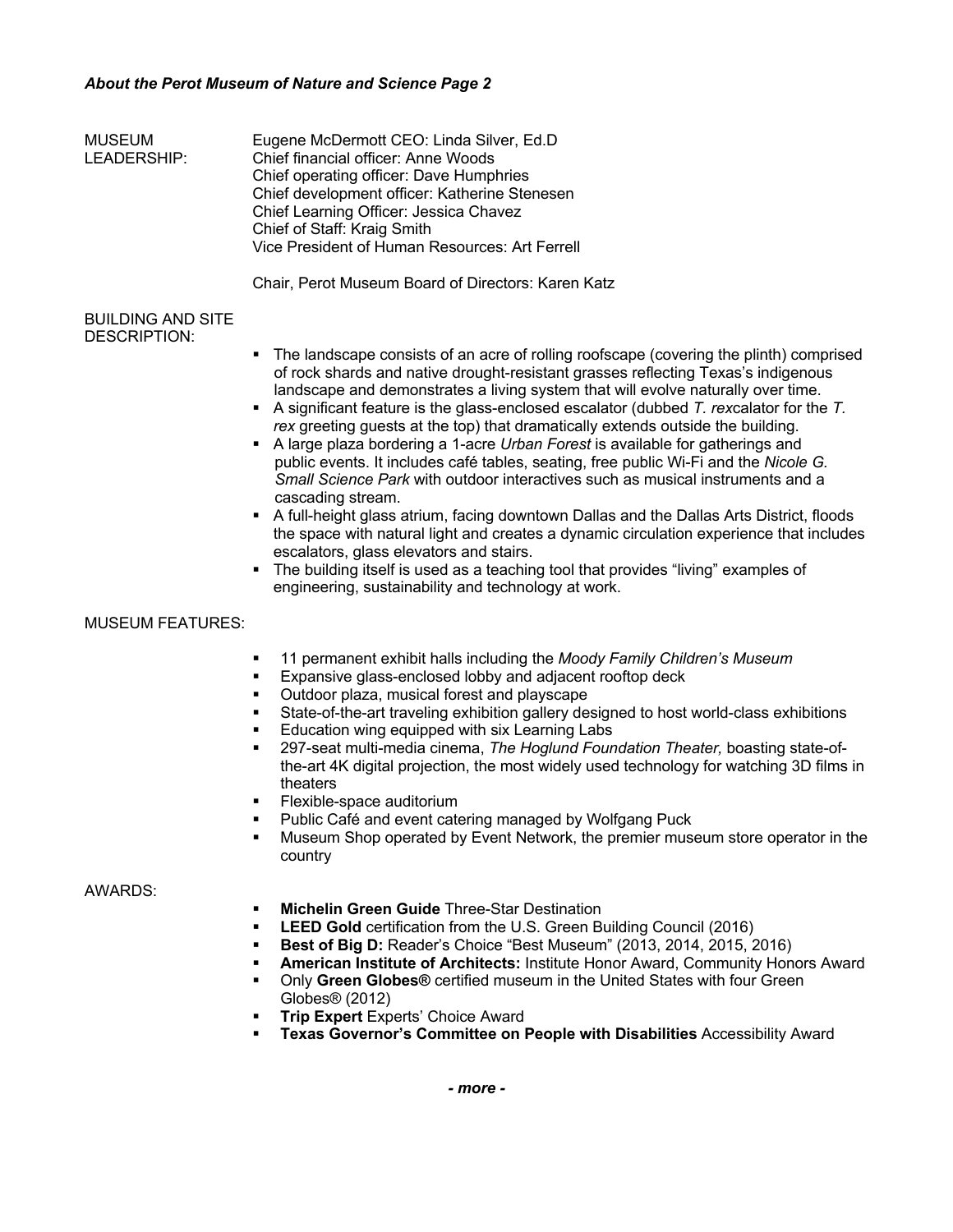## EXHIBIT HALLS:

## **LOWER LEVEL:**

*Moody Family Children's Museum* Auditorium *Jan and Trevor Rees-Jones Exhibition Hall Lamar Hunt Family Sports Hall* Education wing with six Learning Labs

## **LEVEL 1 (PLINTH LEVEL):**

*Nicole G. Small Science Park*, plaza, and main Museum entrance *The Hoglund Foundation Theater* Café Museum Shop Main lobby with ticket desk and escalator entry David's Deck (roofside deck)

#### **LEVEL 2:**

*Discovering Life Hall Being Human Hall Texas Instruments Engineering and Innovation Hall*

## **LEVEL 3:**

*The Rees-Jones Foundation Dynamic Earth Hall Lyda Hill Gems and Minerals Hall Tom Hunt Energy Hall*

#### **LEVEL 4:**

*Expanding Universe Hall T. Boone Pickens Life Then and Now Hall*

# **LEVEL 4M:**

*Rose Hall of Birds*

PROGRAM HIGHLIGHTS – Note: Several programs moved to a virtual format or have been postponed due to the pandemic. Check perotmuseum.org for the latest updates and a complete list of programs.

> *TECH TRUCK*: Three mobile innovation labs (*TECH* is an acronym for Tinker, Engineer, Create and Hack) bring free, out-of-school STEAM programming to the community, including those who cannot engage with the Museum at its physical location. Learn more.

> *NATIONAL GEOGRAPHIC LIVE SPEAKERS SERIES***.** Think of it as story time for adults. From the mysterious seas to the effect of COVID-19 on cultural matters, the Perot Museum brings those stories to life through the *National Geographic Live Speaker Series*  by spotlighting some of the world's most sensational explorers. Learn more.

*DISCOVERY CAMPS***:** Kids Kindergarten through grade 6 (full-day programming) can explore animals, space, dinosaurs, chemistry, engineering, marine biology and even zombies with hands-on experiments, and interactive STEAM activities during week-long summer camp sessions. Also available during fall break, winter break and spring break. Learn more.

**PALEO LAB:** Get real-time views of the Museum's dynamic dinosaur research as paleontologists and preparators process fossils fresh from the field. Through this glassencased permanent exhibit, you may just witness the unearthing of a new prehistoric species. Learn more.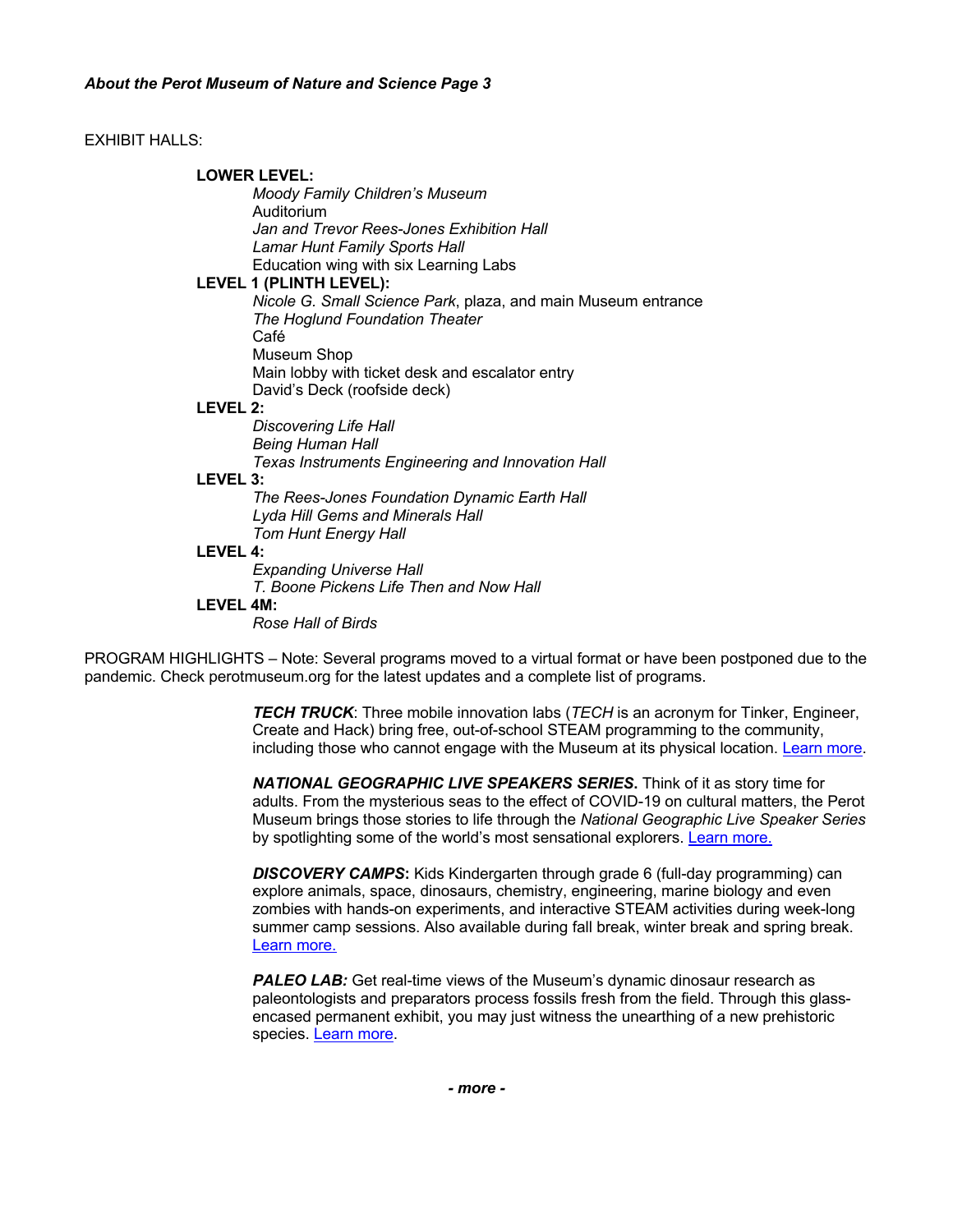# *About the Perot Museum of Nature and Science Page 4*

|                                     | <b>CENTERS OF EXCELLENCE:</b> In 2018 the Museum launched its Centers of Excellence,<br>strategic initiatives aimed at elevating the Museum as a core for education and<br>communication on specific scientific topics. The Center for the Exploration of the Human<br>Journey (paleoanthropology) was announced in May 2018 and the Gems and Minerals<br>Center of Excellence was unveiled in January 2019.                                                                                                                              |
|-------------------------------------|-------------------------------------------------------------------------------------------------------------------------------------------------------------------------------------------------------------------------------------------------------------------------------------------------------------------------------------------------------------------------------------------------------------------------------------------------------------------------------------------------------------------------------------------|
| <b>DISCOUNTS:</b>                   | Active-duty members and veterans of the United States military, law enforcement<br>officers, firefighters and paramedics/EMTs receive complimentary general admission and<br>\$3 off general admission for members of their immediate families (up to seven family<br>members). K through 12 <sup>th</sup> grade educators in Texas and its bordering states also receive<br>free general admission. Find details about all admission discounts at<br>perotmuseum.org/discounts.                                                          |
|                                     | <b>COMMUNITY PARTNERS:</b> The Community Partners Ticket Program offers \$1 general<br>admission and \$1 admission to traveling exhibitions for individuals and families enrolled<br>in qualified state and federally supported assistance programs (valid for cardholder and<br>up to seven additional family members).                                                                                                                                                                                                                  |
| HOURS:                              | Due to COVID-19 and the Perot Museum operating at reduced capacity, general hours of<br>operation are 10 a.m.-5 p.m. Thursday through Saturday and 11 a.m.-5 p.m. Sunday.<br>Extended hours are typically offered during spring break, summer and winter break.<br>Member-only mornings. From 9-10 a.m. every Saturday and 10-11 a.m. every Sunday,<br>members can enjoy exclusive access to the Perot Museum.                                                                                                                            |
|                                     | The Museum is closed Thanksgiving, Christmas Day, a few select dates in September<br>(for annual maintenance) and November (for the annual gala). The Museum closes early<br>on Christmas Eve and New Year's Eve.                                                                                                                                                                                                                                                                                                                         |
|                                     | Please check perotmuseum.org for the latest updates on regular hours, special<br>holidays, extended hours, member-only hours and unexpected closings.                                                                                                                                                                                                                                                                                                                                                                                     |
| <b>ADMISSION</b><br><b>TICKETS:</b> | MUSEUM GENERAL ADMISSION TICKET PRICES are \$20 for adults (13-64), \$13 for<br>youth (2-12) and \$18 for seniors (65+). For non-members, admission to the theater is \$6<br>(short film) and \$8 (long film). For members, general exhibit hall admission is always free<br>and admission to the theater is \$5 (short film) and \$6 (long film).                                                                                                                                                                                        |
| <b>PARKING:</b>                     | General parking and handicap parking is available in the main Museum Parking lot, a<br>pay-to-exit lot located under Woodall Rodgers Freeway across from the Museum. Limited<br>additional handicap and hybrid/electric vehicle parking is available in the special permit<br>lot, located directly west of the Museum. Pricing is \$10 per car, per day (payable at box<br>office or lobby kiosk) and \$5 for Museum members (payable at box office or lobby kiosk).<br>All parking availability is on a first-come, first-served basis. |
| <b>MEMBERSHIP:</b>                  | Basic memberships (personal and gift) start at \$95 for dual memberships (two adults)<br>and \$130 for Family memberships. Premium memberships start at \$180 for dual and<br>\$250 for Family. Patron-level memberships also are available for \$500 and up. For<br>details, call 214-756-5751 or go to perotmuseum.org.                                                                                                                                                                                                                 |
|                                     | Plus, check perotmuseum.org for special member-only hours and membership<br>programming.                                                                                                                                                                                                                                                                                                                                                                                                                                                  |
| <b>INFORMATION:</b>                 | Go to perotmuseum.org or call 214-428-5555.                                                                                                                                                                                                                                                                                                                                                                                                                                                                                               |